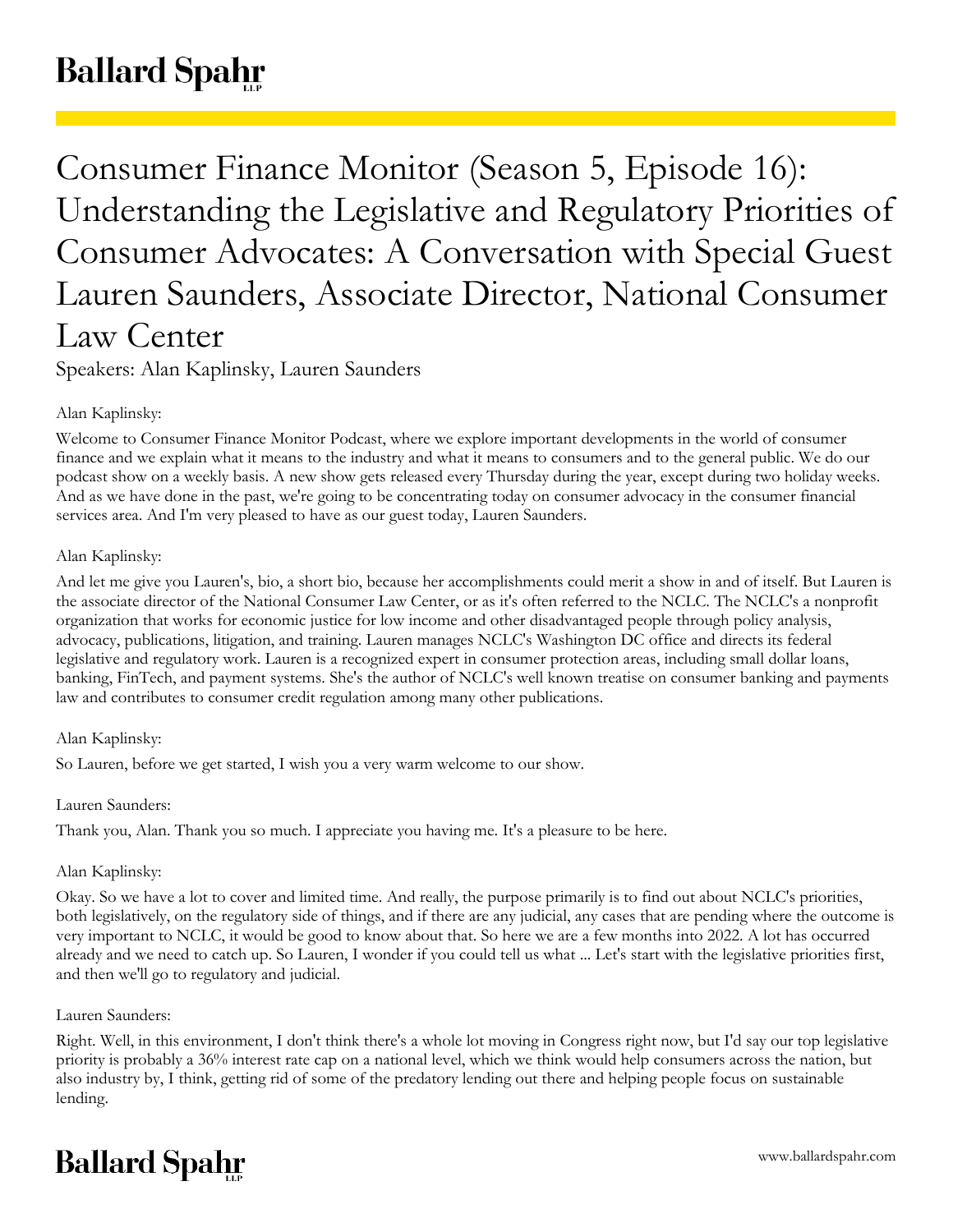#### Alan Kaplinsky:

Just to stay with that bill for a second. What is the status of that bill? Is it in the House right now?

## Lauren Saunders:

It's been introduced in both chambers. But, yeah.

Alan Kaplinsky: But it's not moved?

Lauren Saunders: It has not had a mark up in either chamber.

## Alan Kaplinsky:

Yeah. And I take it the chances of any legislation in the consumer or finance area moving is probably not very high between ... at least in this Congress.

#### Lauren Saunders:

I think that's right. I mean, there were some provisions in the Build Back Better bill, like down payment assistance, small dollar mortgage pilots that we supported and we still hope that those might resurface.

#### Alan Kaplinsky:

Right. All right. Well, anyways, so 36% rate cap bill. What are the other things that you would consider an NCLC priority legislatively?

#### Lauren Saunders:

Yeah. We're supporting overdraft fee bills in Houses, credit reporting reform, student loan bills. There's a variety of topics that there's bills on.

## Alan Kaplinsky:

Yeah. But they're not going to be moving at least in the near future. So let's turn to what I consider an area where there's likely to be a lot more activity than before Congress. And as before, the government agencies where you've got the Biden Administration that certainly has a much different agenda than what the Trump Administration had in this area. So let's start with the CFPB, and I'd like to get your thoughts, first of all, on how you think Rohit Chopra, the director of the CFPB, his progress so far in tackling the consumer agenda?

#### Lauren Saunders:

Well, it's still early days, but we are certainly seeing a lot of activity, a lot of focus on issues that are deep problems in the consumer area. I think it was just today that they filed a lawsuit against TransUnion for repeat violations. Certainly credit reporting is going to be a top priority there, rightly so, because it's far and away the number one complaint that they get and it's been a long standing problem. We are seeing a lot of focus on overdraft fees, both on the industry side and the agency side, of course. We're seeing a lot of focus on payment fraud and focus on generally helping people recover from COVID, which is definitely one of our top priorities.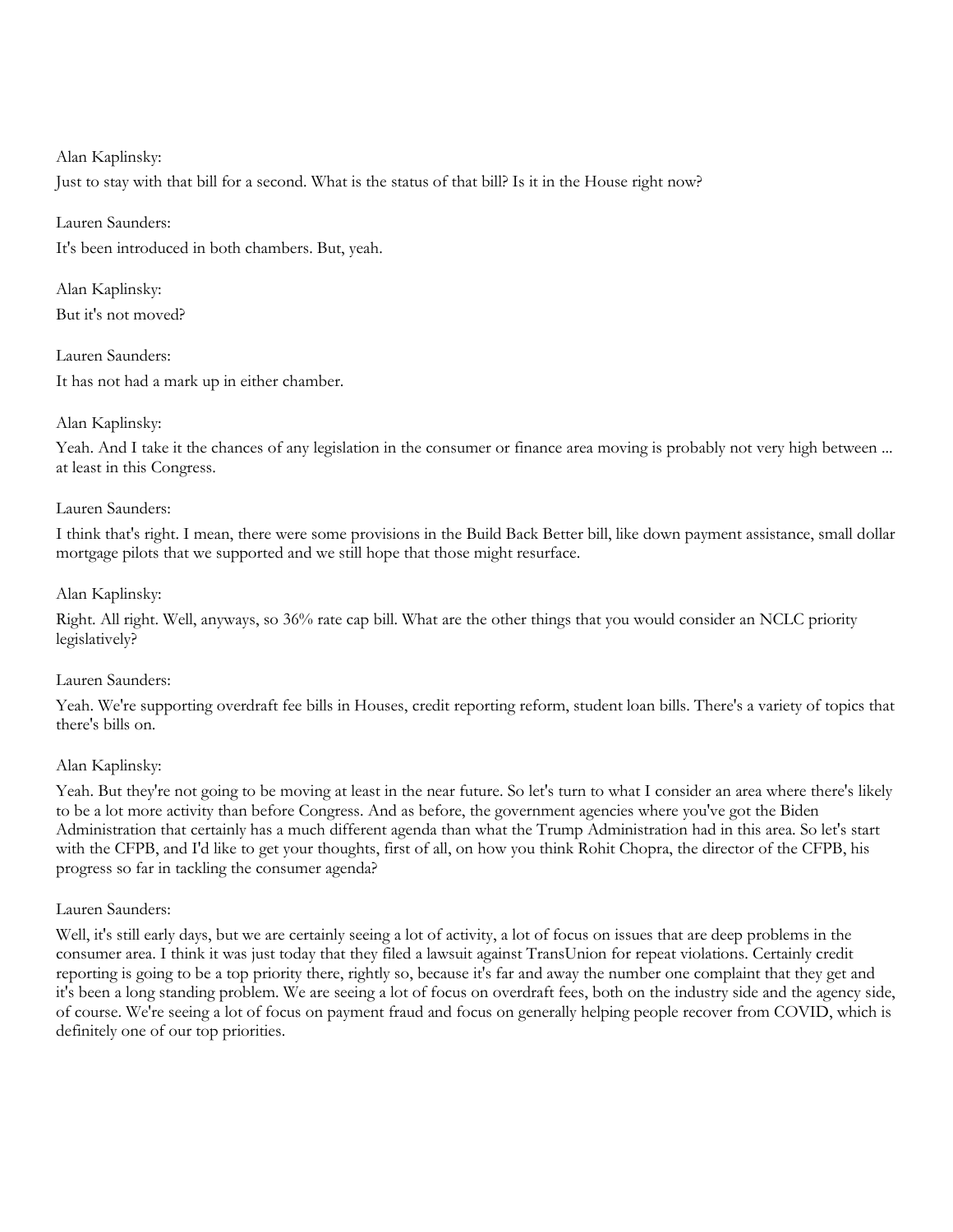#### Alan Kaplinsky:

Yeah. Yeah. Well, I'm wondering, I mean, one thing I've heard, Lauren, as a, I guess you could say a mild complaint of some other consumer advocates that I've talked to about the CFPB, and that is some disappointment that on the enforcement side of things there's really not been a lot of activity. I mean, I understand. Today, I just read about a big lawsuit or enforcement initiated against TransUnion for violating a prior order that had been issued, I think, in 2017. But other than that, I think he's been in office about six months, and I don't think there's more than a handful of consent orders or lawsuits that have been initiated. At least, that surprised me. I expected this to be several a week, not a handful in six months. Does that disappoint you?

## Lauren Saunders:

No. I think it's still early. Investigations take a long time. And one thing Director Chopra has said is he wants to focus on the big offenders and not the small fry. It's easy to churn out a lot of small cases against companies that aren't going to put up much of a fuss. The big ones, the ones that were going to be fought harder or maybe are more ambiguous areas of the law, those take more preparation. And of course, he needed to come in and figure out what his priorities were going to be. And even though he's certainly familiar with the CFPB, I think these things take time. So I do expect enforcement to be a significant tool that he will be using.

#### Alan Kaplinsky:

Right. It's just going to take a while for him to ramp up in that area, what you're saying. Let's talk about another thing that you mentioned. You talked about overdrafts, and there certainly has been a lot of talking at the CFPB about overdrafts. And it's clear that Director Chopra is not enamored with bank overdraft programs, and he's made that very clear in writing more than once, I might say, has also issued an RFI, request for information, about what he refers to as junk fees, which he says included in the litany of potential junk fees are overdraft fees. And so what I'm seeing, this is more just my observation, I'm not hearing this from other consumer advocates, is that he has shown of a propensity to jawbone or to get on what we pejoratively refer to as the bully pulpit and talk about things that he doesn't like.

#### Alan Kaplinsky:

But yet, I haven't seen one enforced matter involving overdraft fees or other junk fees. I haven't seen any regulatory initiative dealing with overdrafts. I know the regulatory agenda, the CFTB, hasn't yet come out the one that will reflect his thinking, and maybe it'll be on there. But I am very dubious whether we're going to see anything formal, at least in the regulatory area. I think he feels that that takes too long and his odds of getting something accomplished may not be so good because whatever he does will get challenged either in Congress or in the courts. And it's a lot easier to just speak out against things and hope that the supervised entities listen to what he's saying. Do you have a reaction to that? Am I ...

#### Lauren Saunders:

I think that means to be seen. I think it is a question of how much rule making will be part of the tools that he uses. He certainly has talked about using the range of the bureau's tools and that includes not just the traditional ones of rule making, supervision, and enforcement, but also obviously his public megaphone and his ability to get information from companies, consumer education, and everything he can do. And if he can accomplish things by just speaking loudly and getting people's attention, more power to him. We do think of overdraft fees as an area where we need a rule making. I mean, we have seen a lot of good changes in the market in the last few months but it's at a handful of banks and some of the reforms have been more partial than others. And we think both competition as well as consumers would really be benefit from a level playing field in the overdraft feed area. So I don't think we know yet, but we are definitely hoping that is one area where there will be rule making. But we know there's other important rule makings going on that are taking up capacity there. So we don't know yet.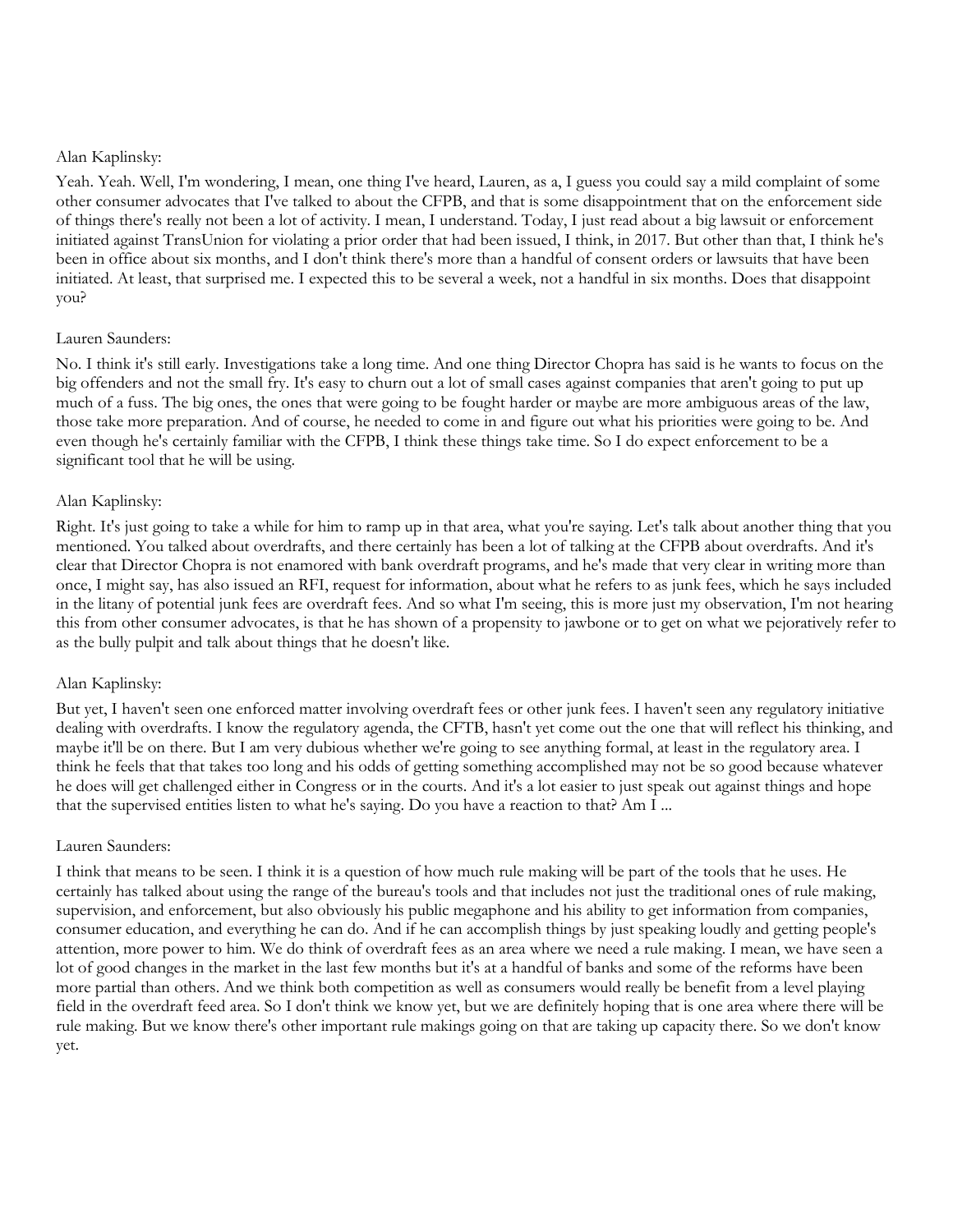#### Alan Kaplinsky:

Yeah. The problem that I have, and I'm sure NCLC focuses on this as well, and that is there has to be some alternatives available for consumers who don't don't have high credit scores, who have difficulty getting credit, who live paycheck to paycheck. Payday lending, at least the type of payday lending that is conducted domestically within the US, bricks and mortar or online, that's declined. I'm sure a lot of unlawful payday lending programs still exist through Indian tribes, through offshore lending and stuff like that, where the APRs are through the roof. And you certainly don't want consumers to get mixed up in that. But what is going to be ... I mean, if you get rid of overdraft fees, if most of the banks eliminate the formal programs that they have, as some of them already have, and payday lending has been minimalized, there isn't much ... Most of the companies, the legitimate companies, converted their programs to installment lending a while ago because they were anticipating the CFPB was going to issue this regulation. What's left for consumers? Where do the consumers with bad or impaired credit, where do they go to get the small dollar loans?

#### Lauren Saunders:

Well, first let me say that I think the answer to how overdraft fees ought to be treated is exactly in your question. You focus on overdraft fees as a form of credit, as something that is given to people who maybe have bad credit scores or struggle to get credit cards or to pay them. And that's right. It is a form of credit. And that's what we have called for, is for it to be regulated honestly as a form of credit. We haven't said that consumers should never get overdraft protection. We think overdraft fees need to go back to their roots as an occasional courtesy to cover a check or a preauthorized electronic payment that would otherwise bounce. But if banks want to offer credit, then offer it honestly as credit and not in the form in this exorbitant priced high cost credit feature that is a balloon payment loan as bad or worse than payday loans. It just leads people into a cycle of incurring fee after fee after fee, often all are larger than the small amount of credit they've been given from a debit card overdraft.

#### Lauren Saunders:

And we think banks can go back to offering affordable overdraft lines of credit, like they used to do until they decided that they could make a lot more money off of overdraft fees. And obviously there's also been a lot of focus around trying to encourage banks to offer small dollar loans. I think banks are a perfect place for small dollar loans because unlike a brick and mortar payday loan lender, they're not trying to put their entire overhead on the backs of a small dollar loan. A small dollar loan really could be more of a service, a feature of a relationship with a consumer of an account and hopefully a broader relationship that leads to credit cards and mortgages and other kinds of products. They don't need to make a lot of money off of it. They can see what's going on the consumer's account, what they can afford.

#### Lauren Saunders:

And I think the existence of overdraft fees is a lot of what has kept banks out of offering small dollar loans, because it would cannibalize their overdraft fee revenue. They were happy with their high cost form of credit. So let's be honest. It's credit. Let's offer it honestly as credit. Let's price it affordably. Let's offer it in installment payments rather than balloon payments. And whether you drawing it through overdraft protection or just through an affirmative loan or line of credit, I think there's a lot better ways of providing credit than overdraft fees.

#### Alan Kaplinsky:

OK. Let's turn to some other junk fees in addition to overdraft. Overdraft, I assume, is one of the most important ones from the standpoint of generating revenue and looked at from a consumer standpoint in terms of making sure consumers are protected. But what other kinds ... In the RFI that Rohit issued, he even talked about things that aren't even credit related, like you go to a hotel and they charge you some kind of a fee to get the New York Times in the morning or the Wall Street Journal, or they charge an activity fee that they slap onto your bill. And I must admit some of those things I'm annoyed by. I think I just about everybody is. But what about in the consumer finance area, are there other fees that you would consider to be junk fees that ought to be away with?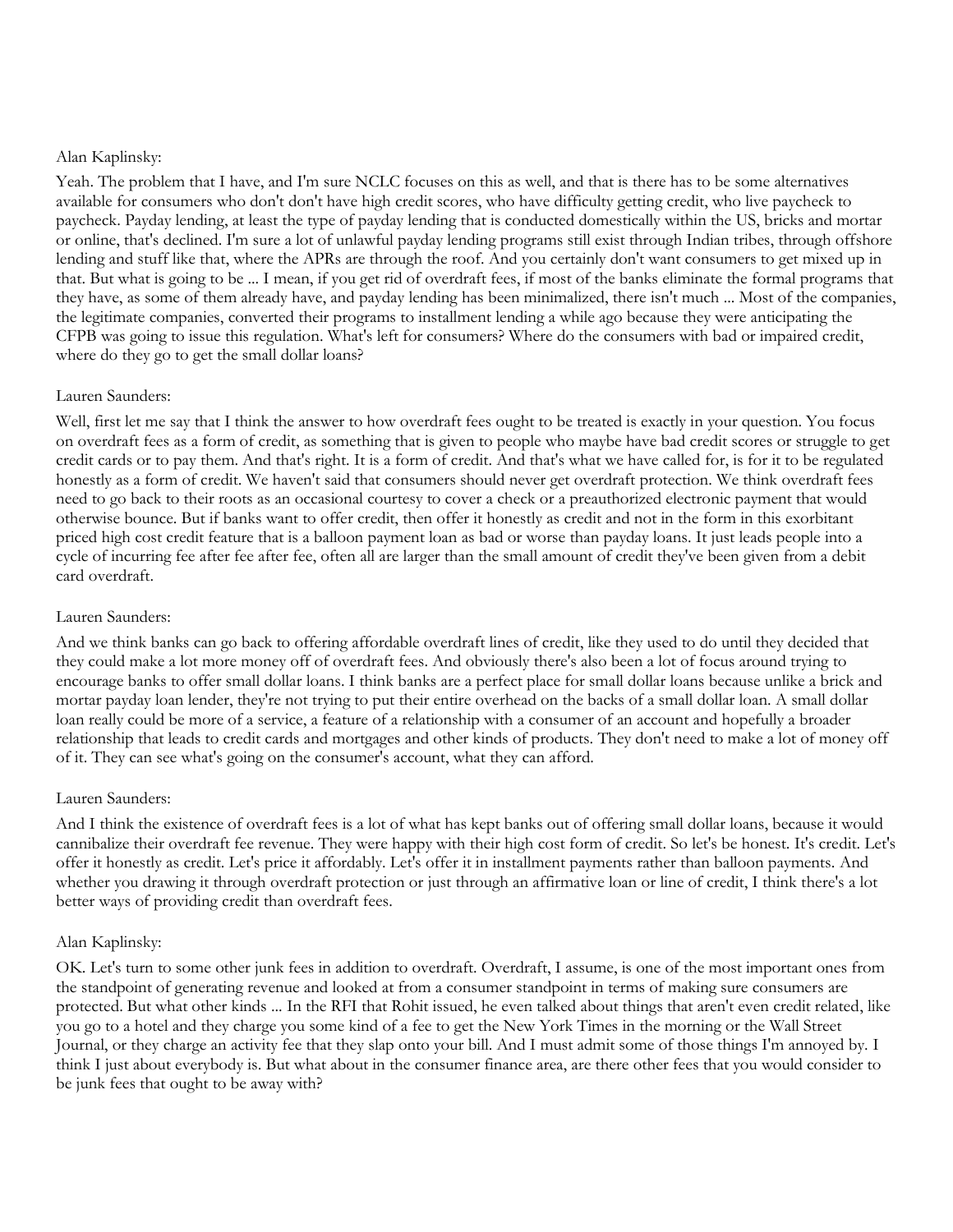Sure. We're seeing pay to pay fees, fees just for paying your bill. Those were certainly addressed in the Credit Card Act because they were a problem in the credit card space. But we've seen some in the mortgage space, fees as high as \$25 to pay a bill. I mean that is certainly a junk fee.

#### Alan Kaplinsky:

Not just a regular bill, right? Something that where somebody is on the verge of delinquency or may already be delinquent. I mean, isn't it more nuanced than how you described it? It's not people aren't charging routinely a fee to every month to pay your bill.

#### Lauren Saunders:

Well, they may be in different situations and may depend on the company or the payment system. But that's one category of fees. I view the growth of tips as a form of junk fee. Companies that are disguising their fees and interest in supposedly voluntary tips. I think that is an invasion and really a form of junk fees.

#### Alan Kaplinsky:

Even though it's voluntary, right? I mean a tip-

#### Lauren Saunders:

It's still a cost and a fee and should be treated as such. And there's all sorts of ways that companies can steer people into thinking they need to tip or making it difficult not to tip. We're seeing inflated expedite fees. If you actually want your credit right away, we're pitching credit to people who need credit right away, but, "Oh, you really want it right away?" Well, then we're going to charge you a fee far higher than the cost of the company of actually sending you the money.

## Alan Kaplinsky:

Okay. All right. Let's turn to the area of FinTech. That is online credit programs and other kinds of online consumer finance programs. Love to get your thinking about some of the newer kinds of products that are being offered such as earned wage access where somebody, some smart techy a few years ago came up with the idea of, gee, consumers get paid generally every two weeks but they actually get paid in arrears. So why not give them access to their money as soon as they've earned it at the end of each workday. And there has been a proliferation of these earned wage access programs. CFPB hasn't said a lot about them as yet. Some of the state agencies, banking agencies, and attorneys general, some of them have weighed in on it. And there seems to be ... people are of mixed views as to whether this is a good product for consumers or this is just another type of payday lending. Wondering what NCLC thinks about that?

#### Lauren Saunders:

Well, I do think it is a form of payday lending. It is not as horrible as traditional payday lending. Certainly the fees are a lot lower and in most of the programs the payments are not debited of your bank account so there's not the risk of overdraft and NSF fees. But we do view it as a loan. And your pay cycle, you still have the same amount of money to live every two weeks, and whether you shift your pay cycle earlier or not, you still have that same amount of money. And I think employers do have a role to play in helping people to help with their finances. We certainly don't want to see a situation where people are basically pushed into paying to be paid, which is often what happens with these programs. Because if you can't handle an expense based on your current paycheck and you dip into your next one, well then the next pay cycle comes around and you're going to be short. And so you are going to need to dip in again.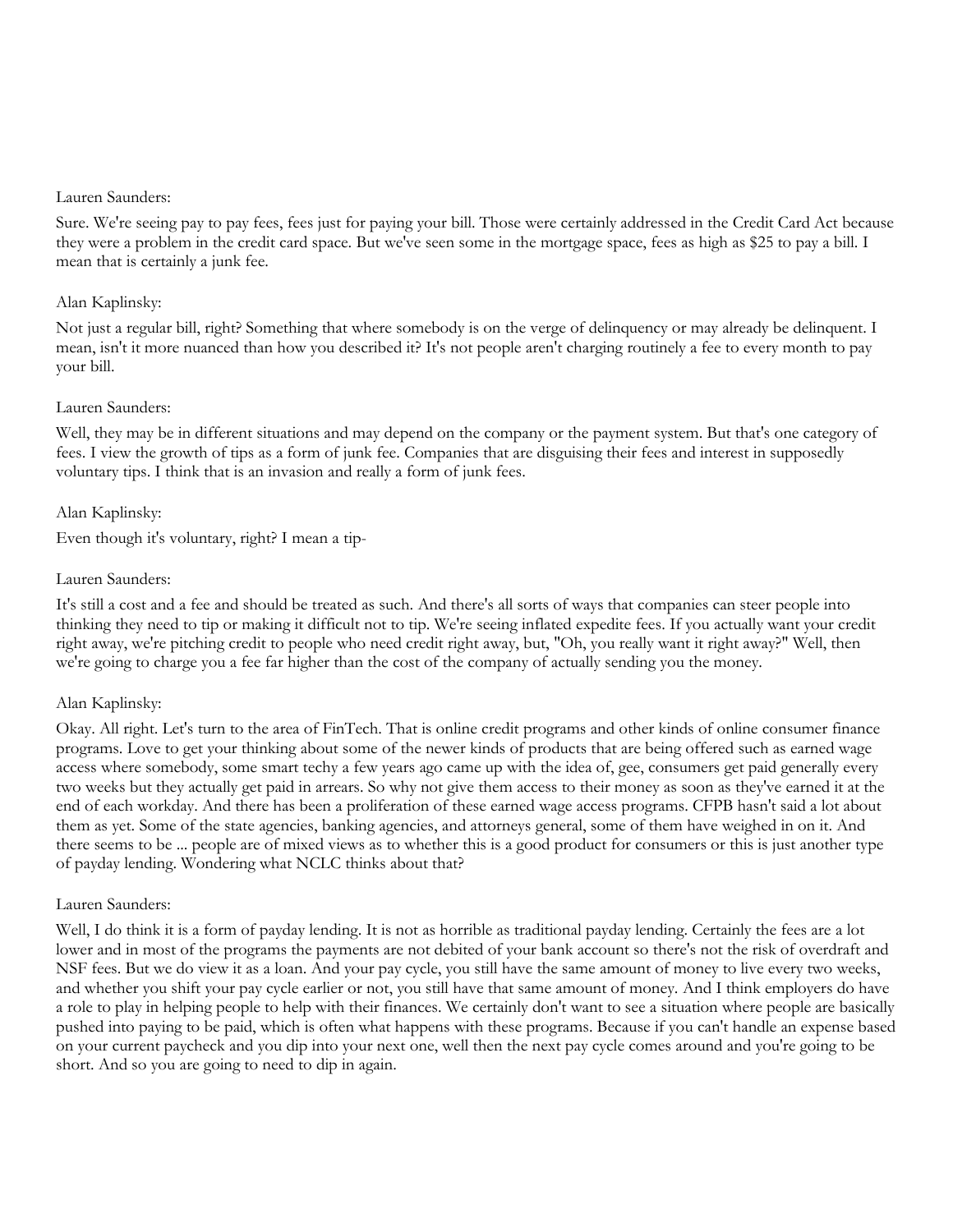It's pretty clear that people who use these programs typically do so almost every pay period. And even if the fees are small, those add up, and these are often hourly workers for whom every dollar counts. I mean \$10 is more than an hour's worth of wages. And now, employers may see benefits of offering these programs. I know that the providers tout them as a benefit and something that will help them retain workers or get people to cover shifts. And if it's a benefit for employers, then they should offer it for free as a benefit, and some do. Walmart covers the cost completely or Payroll Providers can cover it as part of their suite of services. So free earned wage advances, I think, maybe have a role to play. I still think they're a form of balloon payment loan and aren't a panacea. Used occasionally, I think they can help people. But whether they make it harder to cover those bigger expenses like your rent and your credit card payment that come once a month, if you're encouraging people to spend money, access it every single day, I'm not convinced it's really good for people at the end of the day in budgeting. But we haven't called for them to be eliminated, but we have said that these are credit, regulate them as credit and employers should really cover the costs and make it a benefit and not push people into paying to be paid.

#### Alan Kaplinsky:

Yeah. So I take it ... I've seen a lot of different kinds of earned wage access programs. They aren't all structured the same way. Some are structured in a way where the company takes the position that it's not a form of credit and therefore they don't need to comply with the Truth In Lending Act. And I take it, you would take exception to that point of view.

#### Lauren Saunders:

Yes. I mean, unless it's free. If it's free, obviously if there's no finance charge, then it's still credit, but it's probably outside of TILA's scope. But if there's a fee, we think they ought to be compliant with TILA. Obviously the CPV under Director Kraninger issued an interpretive opinion and approval order about a couple of very narrow classes of earned wage access providers. We think those were wrong and we've called for them to be reversed. And there was a letter from the CPB expressing some question about whether these programs are in fact credit. So I think it remains to be seen what position the CPB will take there, but even then they were focusing on largely free programs or almost completely free ones.

#### Lauren Saunders:

California came out with a recent interpretive opinion, which was interesting. On the one hand, it found that one provider, Flex Wage, was not offering loans under California law. Flex Wage has a unique model where the money flows directly from the employer to the employee, which is not the way most of the other programs are set up. But California also made very clear that they are not going to put up with evasions of their laws. And one of the key factors was whether they were charging a lot more than they could if they were offering it as credit and they weren't. And they've also made clear that under California law, and California's not unique in this way, just because it's based on earned wages doesn't mean it's not a loan. A lot of the small dollar loan program laws that were adopted 100 years ago were done as a result of salary lenders who were, in fact, selling access to earned wages. And so a lot of the state laws are very explicit there.

#### Alan Kaplinsky:

Right. Let's turn now to another product that is even much bigger than earned wage access in terms of the volume of transactions that we're seeing, and that's buy now, pay later. And a lot of people have been very excited about that product and have viewed it as a new product. I myself have looked at it as just a form of a very old product, namely layaway programs. At least it's, I think, a close relative of layaway programs. And wondering what your reaction is to buy now pay later?

#### Lauren Saunders:

Well, I actually view it as very different from layaway because layaway is save now, buy later.

Alan Kaplinsky: Right, right.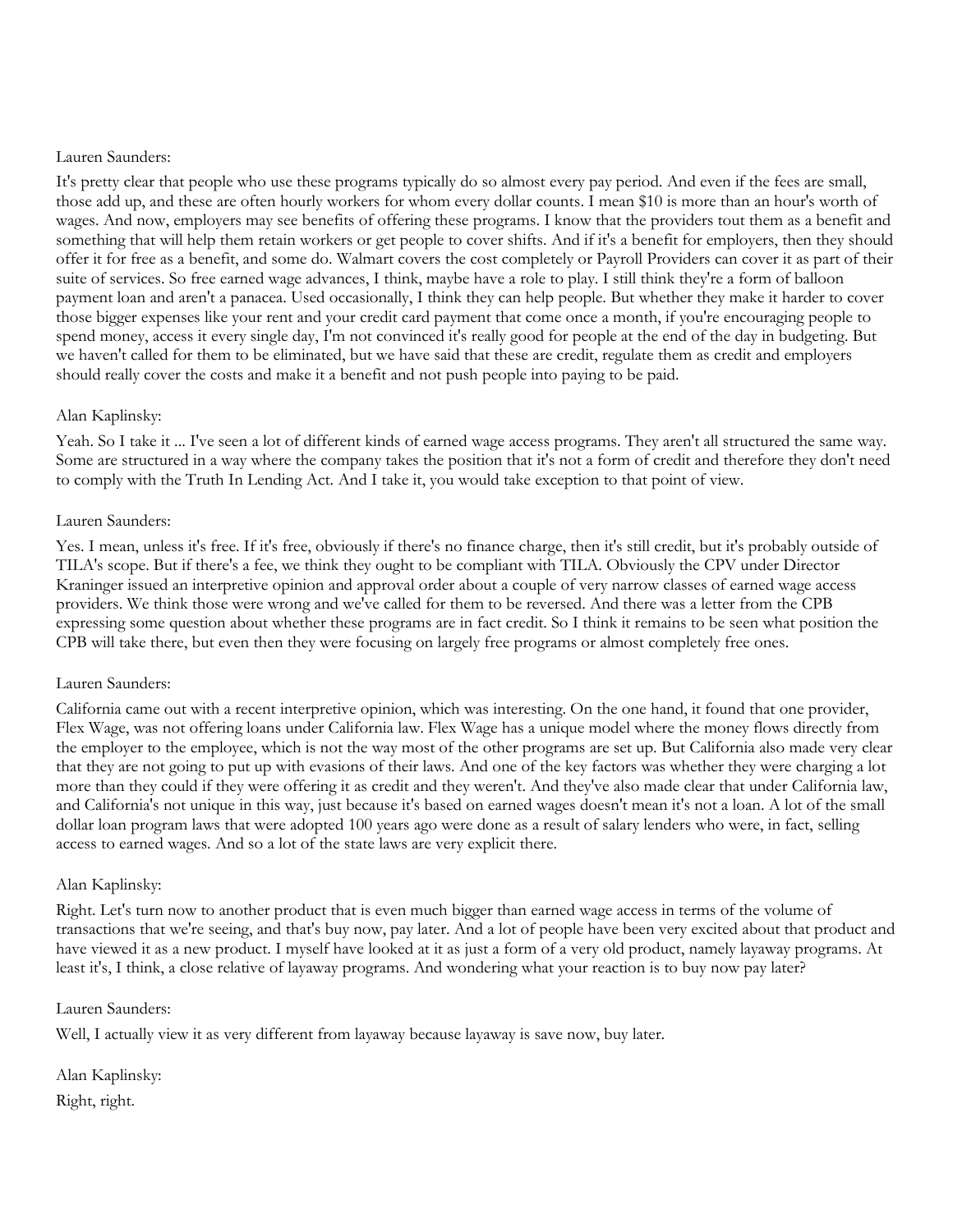Layaway was not a form of credit. This is clearly a form of credit. And I actually think it's more analogous to another old product, which is just an installment loan. It's just an installment loan that has a relatively short repayment schedule. I have mixed feelings about buy now, pay later. I think there is a sweet spot between paying for something in full today with your debit card and putting it on your credit card and paying for it for the next 20 years with a lot of interest. And of course, we've seen other installment loan products spring up to try to meet that middle ground. Certainly we've got real problems right now with buy now, pay later being viewed as outside of the Truth In Lending Act and our credit protections. I actually don't think that's accurate. The more we dug into it in response to these recent inquiry, the more it's clear to me that these are a charge card as defined under TILA. And even though the Credit Card Act and TILA's credit card protections were written a long time ago before buy now, pay later existed, they match up pretty well with what we need here. We need-

#### Alan Kaplinsky:

So you're saying that ... I mean, they are generally repaid in four or fewer installments and generally a consumer isn't assessed a finance charge. The merchant ends up compensating the FinTech company or the finance company. But you say you would consider them covered the way a credit card or a charge card would be covered by TILA.

#### Lauren Saunders:

Exactly. You don't need to have four installments or a finance charge for a credit card or charge card to be covered. The old American Express card where there was no finance charge and you paid it at the end of the month, that's still covered by TILA. So it's pretty explicit there. And if you look at the definitions, they really fit quite well with buy now, pay later.

#### Alan Kaplinsky:

Yeah. Interesting. Are they subject, and you have to part my ignorance here, Lauren, because it's been a long time since I've looked at the charge card provisions, but does that require disclosure of a finance charge? I mean, what is the trigger in general?

#### Lauren Saunders:

Yeah. I mean, a charge card is just a form of credit card, so it triggers the same protection that you have for credit card. You've got to disclose fees. You've got to consider ability to repay. You've got to provide chargeback rights if there are disputes. You've got to offer statements.

#### Alan Kaplinsky:

Okay. Well, are you aware of any buy now, pay later companies that are treating what they're doing as a form of credit card or charge card?

#### Lauren Saunders:

Not explicitly, but I do think from what I see, it seems increasingly clear that the industry views that this is the direction it's going. Certainly in some apps you see that they're displaying a virtual card and people can use, of course, these buy now, pay later apps physically in stores, and they display a little virtual card on your smartphone that you can then tap at the register. It's a point of sale credit product to buy goods and services just like credit cards. So I suspect they're waiting for a little more clarity from the CPB about exactly what applies and how. Most of the protections fit really quite well. Ability to repay. It's not an owner's obligation for of credit cards. And I think they could be doing the same thing. Obviously we're seeing a lot of developments on the credit bureau side of encouraging reporting of these payments and coming up with some sort of credit report, even if it may not be the traditional one. There may be things like the statement requirement that will look a little differently.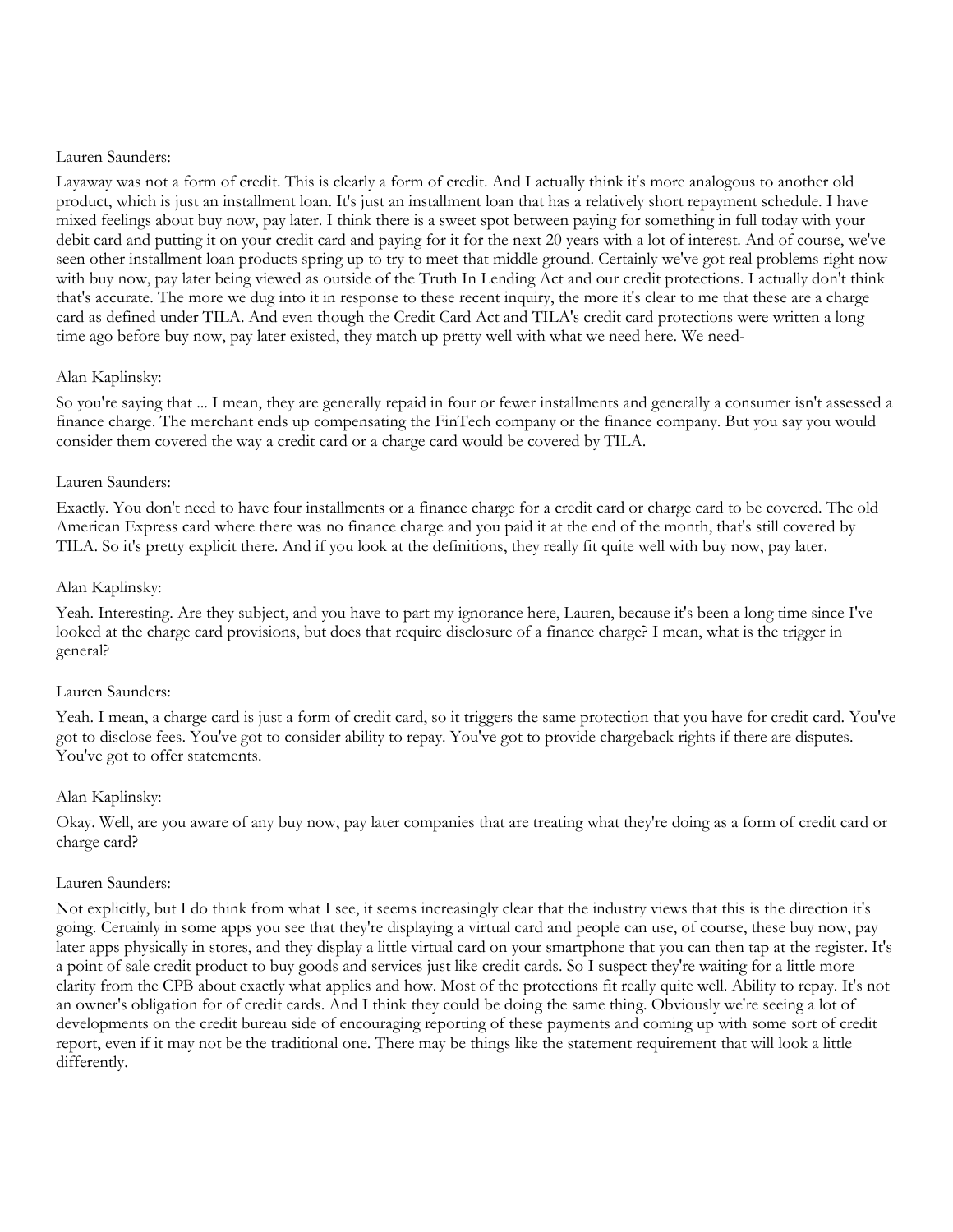But as people are using these products repeatedly throughout the month, in some ways it's a very backwards product. Instead of consolidating all your purchases into one place, one statement, one payment a month, you got this Helter Skelter of payments coming out of your account every two weeks from the last purchase in crazy ways that the credit cards were reformed back in the '60s of getting rid of. So maybe it doesn't look like a monthly statement the same way that the credit card statement is, but you could have a new statement with every purchase that said, "Okay, here's your total, here's your new payment schedule. We're going to align it every two weeks rather than every single day."

## Alan Kaplinsky:

Well, right now the CFPB has done, I guess it's an RFI. They've made inquiries of a number of the major buy now, pay later companies to get information. Where do you think they'll go? Do you think they will actually initiate a rule making pertaining to them? Or do you think they'll let their views be known in some other fashion?

#### Lauren Saunders:

Yeah. I mean, again, I don't know. It's still early days with Director Chopra. I expect that we'll see a research report based on their findings with some information about what's going on in the market. I don't really think they need to do a rule making here. I think they fit within the definition of credit card and charge card. And I think they could clarify that without doing a whole rule making.

## Alan Kaplinsky:

Yeah. Okay. I guess in much the same way as they recently concluded that their UDAP provisions cover discrimination pertained to non-credit products.

Lauren Saunders:

That's right.

## Alan Kaplinsky:

Yeah. I mean, I thought that was such a breakthrough announcement that should have called for something more than just changes to their examination manual. But I know other people disagree with me on that.

Lauren Saunders:

I mean, I think it's hard to argue that it's not unfair to discriminate against somebody. It's not taking advantage of them.

Alan Kaplinsky:

Right.

#### Lauren Saunders:

And I don't think anybody would justify discrimination in any market, whether or not you're covered by a COA or a fair housing act.

#### Alan Kaplinsky:

Right. Let's talk about another type of newfangled product, and it's been going on now for several years, but it's still, I would consider it a type of FinTech product, and that's an income share agreement. For those of our listeners that aren't familiar with it, maybe if you don't mind, Lauren, you could describe briefly what that product is all about and then I'd like to get your NCLC's thinking about that particular product.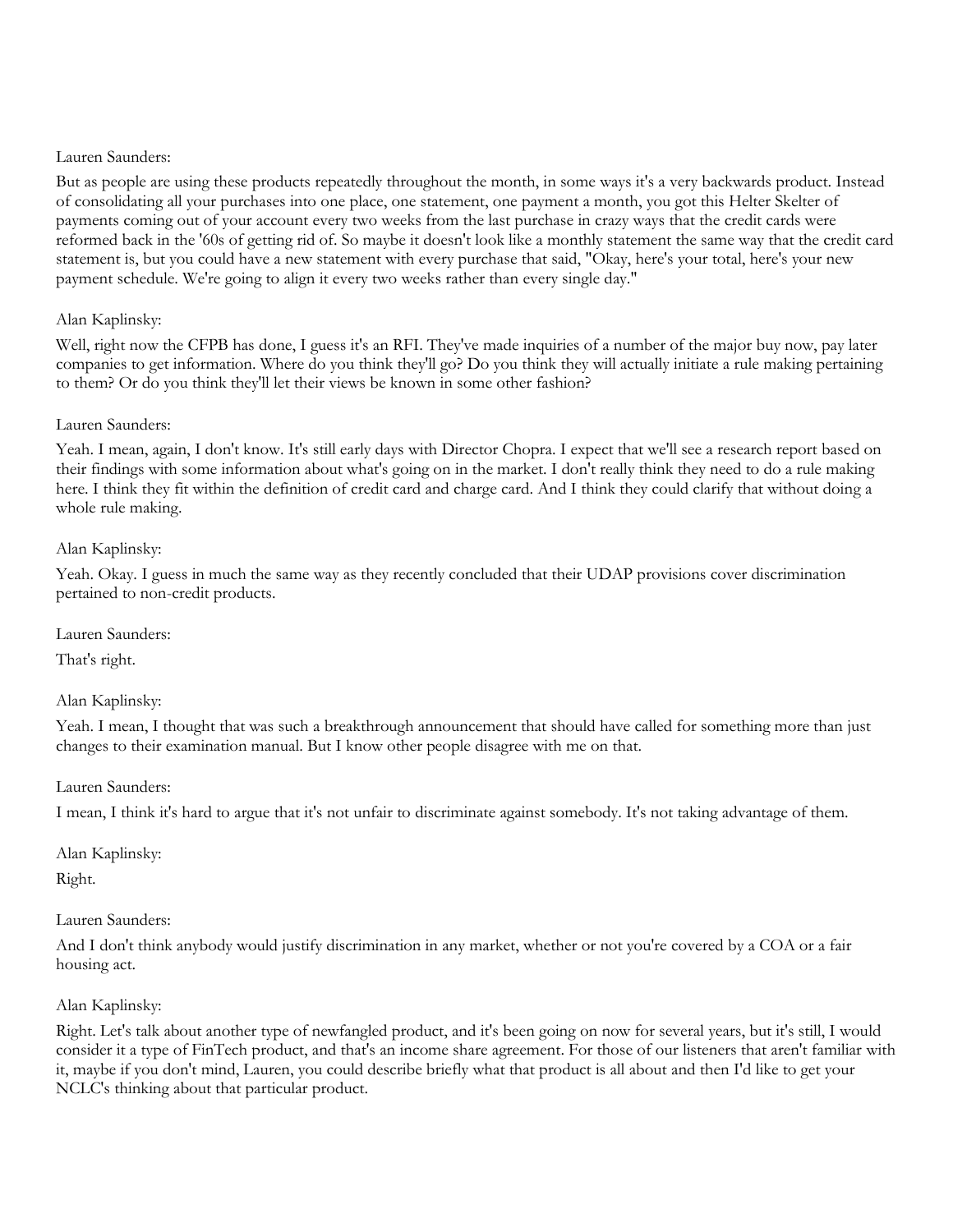Sure. An income share agreement is generally understood as ... Often it's in the student loan context, but it doesn't need to be, but providing financing for somebody to pay for education and in exchange, they agree to repay a share of their income after they graduate. So some percentage of their income for some period of time. These are typically styled not as loans, but certainly it is a loan. You're given money today and it's being repaid later. It's sort of like an income based repayment structure like we have for traditional federal student loans, except it's viewed as a sale of ... Well, I'm not sure it's a viewed as a sale of wages, but they use various legal terms to claim it's not alone. But you get money now, you repay it based on what your income is. So you make more, you pay more; you make less, you pay less. In theory, if you make so little, you don't have to repay at all or you repay less than they lent you. I think they structure these in ways that doesn't happen very often.

#### Alan Kaplinsky:

Right. And what are NCLC's thoughts about that product?

#### Lauren Saunders:

Well, again, we think this is a loan. I think it needs to be offered honestly as a loan with the protections you get from lending. People need to be able to compare it to other forms of borrowing. The APRs can end up being a lot higher than you could get just from a traditional loan. Certainly they base these based on what they think you're going to make and they expect the healthy return. We're very concerned about piling on unaffordable debt. We have a crisis right now of student debt already. And people may be you getting these income share agreements on top of traditional loans. And so it's just piling onto their debt. Affordability is not taking into account their existing student debt. A lot of them effectively have really big prepayment penalties, which we don't actually pay that share of income over the 10 years and you want to pay it off early, it's like front loaded interest, which is a form of prepayment penalty.

## Lauren Saunders:

I mean, these are often very young people who have no idea what it costs to live and how you manage a budget and what things are going to look like when they get out of college and salaries that may sound high to them actually, aren't so high in the real world. And they really may not anticipate what a burden this is going to be and how it's not necessarily going to end in 10 years. If things happen and they're not able to make the full payments, they can get extended. I mean, these would go on for 20 years or longer. And you got you young people pledging really indentured servitude for a couple of decades. And we think it's just going to compound the problem of student debt.

#### Alan Kaplinsky:

So would it be your sense or feeling that it'd be a good idea not to allow this product at all? Or would you be okay with allowing it as long as it's treated like a credit product?

#### Lauren Saunders:

I mean, we haven't called for it to be eliminated, but we definitely have called for it to be treated as a credit product and have the basic protections for credit, including responsible lending, interest rate limits, ability to repay. It may have the most appropriate use at schools that are not eligible for federal student loans. Now, you got to make sure that this is just not a vehicle to get funding for the for-profit schools that have often scammed students. We've got a lot of problems out there with programs that make big promises and really don't deliver anything useful. But there may be coding boot camps and other places that aren't eligible federal student loans. Structured right with reasonable terms and without gotchas, maybe they have a place. But it's the form of credit. And let's be honest about that.

#### Alan Kaplinsky:

Yeah. Okay. I mean, we've talked about earned wage access, income share agreements, buy now, pay later. Are there other kinds of FinTech products, either credit or non credit that are of concern to you?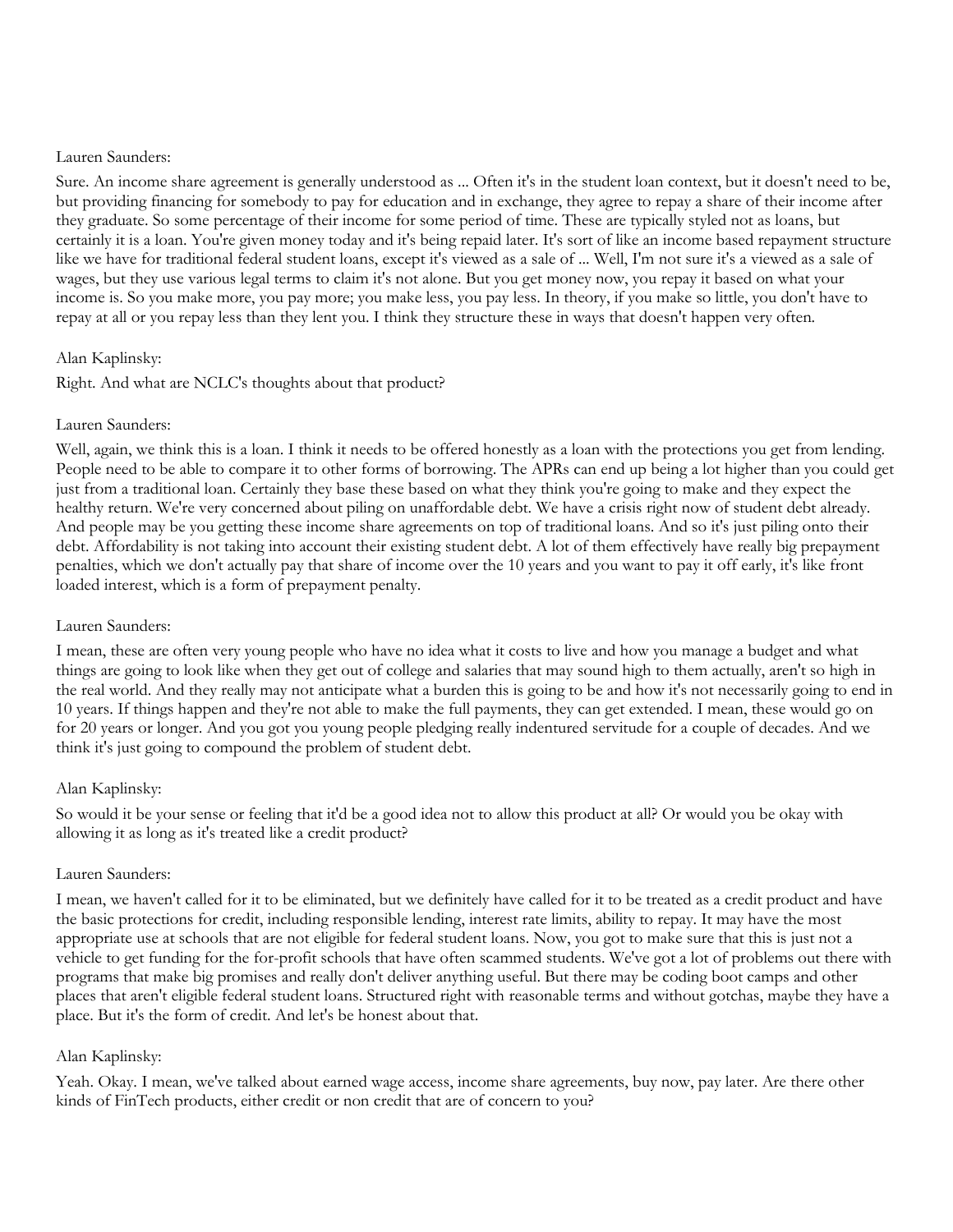We're really concerned about fraud in P2P services, payment services, both apps as well as bank to bank services like Zelle. We're just seeing exploding levels of fraud and really inadequate consumer protections. And so the fed, of course, is developing the new Fed Now service that will operate like Zelle, bank to bank. We've urged them not to copy the problems of Zelle with really leaving people unprotected if they're defrauded into sending money or mistakes like putting in the wrong cell phone number. Sorry, your money's gone. We think they can make Fed Now a really model payment system that hopefully then others will copy. And we think the CFPB ought to amend regulation E and make clear that consumers are protected with fraud in the inducement. We don't even think they need to make an amendment to clarify that consumer errors are covered.

#### Lauren Saunders:

And I think this is in the interest of industry and not just consumers. I mean, if you look in the UK, which has had faster payments longer than we have, no surprise, they saw fraud level skyrocket once the faster payments come on board. And the payment industry has come together and said, "Hey, I think we need to protect consumers here if they're going to have confidence in the system and adopt it and use it." So they've adopted this voluntary contingent reimbursement model that gives some reimbursement to consumers. But unfortunately the implementation is uneven because it's voluntary. And the payments regulator has now called for mandatory reimbursement. And we think that we need that here in the US as well.

#### Alan Kaplinsky:

And I take it you are getting pushback from that industry. They haven't embraced ... They're not on the same page with you yet.

#### Lauren Saunders:

Not yet, but I think we're going to get a growing realization there.

Alan Kaplinsky:

What is the extent of the fraud? Do you know what the numbers are?

#### Lauren Saunders:

I don't have the numbers memorized, but they're in the tens of billions of dollars, I think. And I mean, these are sad cases. There's all sorts of fraud. I mean, there's fraud in the P2P apps. There's also fraud in somewhat in conventional payment systems. I mean, I just got an email yesterday about a woman who lost \$30,000, her entire savings, when it was transferred out of her account through a wire transfer that she did not do, so clearly unauthorized. But maybe outside of the EFTA and the bank is saying, "Sorry." We see a lot of problems, even just with compliance with the EFTA. I mean, the CPB, the FDAC, the Fed have all recently said banks and others are not complying with their obligations to investigate consumer disputes. It's a common problem. So we need more work there.

## Alan Kaplinsky:

Yeah. Okay. What about ... I'd like to get your thinking about artificial intelligence, as more and more companies are utilizing it in the credit underwriting area. But even more than that, it's being used for marketing, targeted marketing. It's being used in the collection area. And I know the industry has clearly embraced AI. They see it as a really effective way, a better way to make credit decisions and collection decisions. But the CFPB seems to be concerned about it, worried about whether there could be some credit discrimination that's occurring, maybe not intentional discrimination, but the use of it having a disparate impact on certain protected classes. So I'm wondering what you're thinking is about AI in general?

#### Lauren Saunders:

Yeah. The potential for discrimination is what most concerns us because just because a machine is doing it doesn't mean that it doesn't result in discrimination. There's all sorts of data points that go into AI that correlate with race, things combined in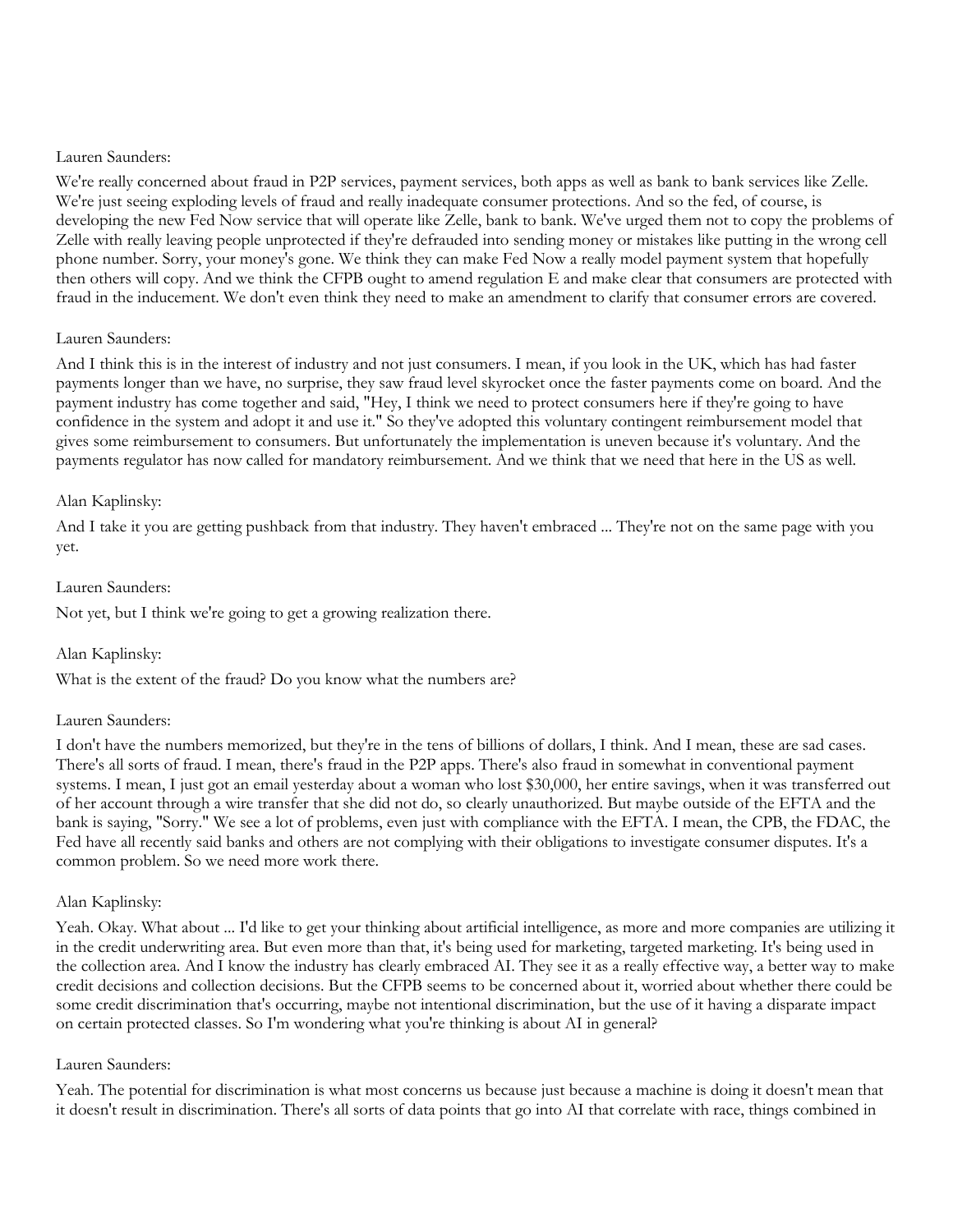different ways can correlate with race. And we don't want to have discrimination no matter how it comes about. So it's really essential that we pay close attention to how these AI models work. I mean, we think regulators need to do some really in depth reviews of how they work and look out for potential disparate impacts. Companies need to do regular testing of their AI models to make sure the outputs are fair, are empirically derived, statistically sound and comply with fair lending laws. And this needs to be really intentional. I mean, they need to program the computers to look for and try to address disparate impacts. If there are better ways of achieving the goal, whether it's underwriting for credit or something else without the disparate impacts, they should program them to find that. So it's got to be very, very intentional. In the credit area, certainly we don't want to see either higher price credit or credit denials that are based on race, but in other areas we also don't want to see targeting for products that aren't suitable for people based on discriminatory models.

## Alan Kaplinsky:

Right. Right. And as you alluded to a little bit earlier, it seems that you're of the view that discrimination shouldn't be limited just to credit and that the UDAP authority of the CFPB unfair and deceptive and abusive acts or practices, that that should be used for non-credit products like deposit accounts, remittances, other kinds of payment products, really anything, I take it, that is offered by a consumer finance provider.

#### Lauren Saunders:

That's right. I mean, I don't think any of us would want us see bank accounts denied to people on account of race. We wouldn't want to see people charged higher cost for remittances based on who they are. Discrimination has no place anywhere in the financial industry. I don't know anybody who would disagree with that. And again, I think it's hard to argue that it's not unfair to discriminate.

#### Alan Kaplinsky:

Yeah. Although what about discrimination based on location, where a person resides? What's your ... I mean, in other words, ECOA has got certain protected classes. I'm not going to list them all, but race is certainly an important one, sex, and there are several others. But there are other bases upon which financial institutions have been discriminating for years, and one is where you reside, where you're located. Do you look at that any differently? I mean, should there be protection for people based on that type of discrimination?

#### Lauren Saunders:

Well, I mean, location is highly correlated with race. I mean, unfortunately we still have a very segregated country. And if you have the same credit worthiness as somebody else, a black person who lives in a black neighborhood or a white person who lives in a white neighborhood and they have the same income and the same credit worthiness, why should the black person have higher priced credit or be denied credit based on where they live? I mean, that's exactly what we need to look out for in AI models, that they're not using other proxies like location in ways that result in discrimination.

#### Alan Kaplinsky:

Well, except that a bank, some banks would say we've got the right to define our lending area or the area in which we want to offer products to consumers. We don't feel that we have to offer them throughout the state that we're located in or the United States in general. I mean, you can't go into a community bank and maybe even a regional bank if you live in a particular state where that bank does not have bricks and mortar. It can be very hard to get loan own because the bank will say, "Our policy is we don't lend in that area." I mean, we-

#### Lauren Saunders:

Well, I mean, but that's not the kind of location based discrimination we're talking about. I mean, first of all, more and more banks and others are just lending online and they're offering it everywhere. And if they're offering it everywhere, that really means to mean everywhere and not have digital red lined areas. Obviously we can't have redlining and walling off areas where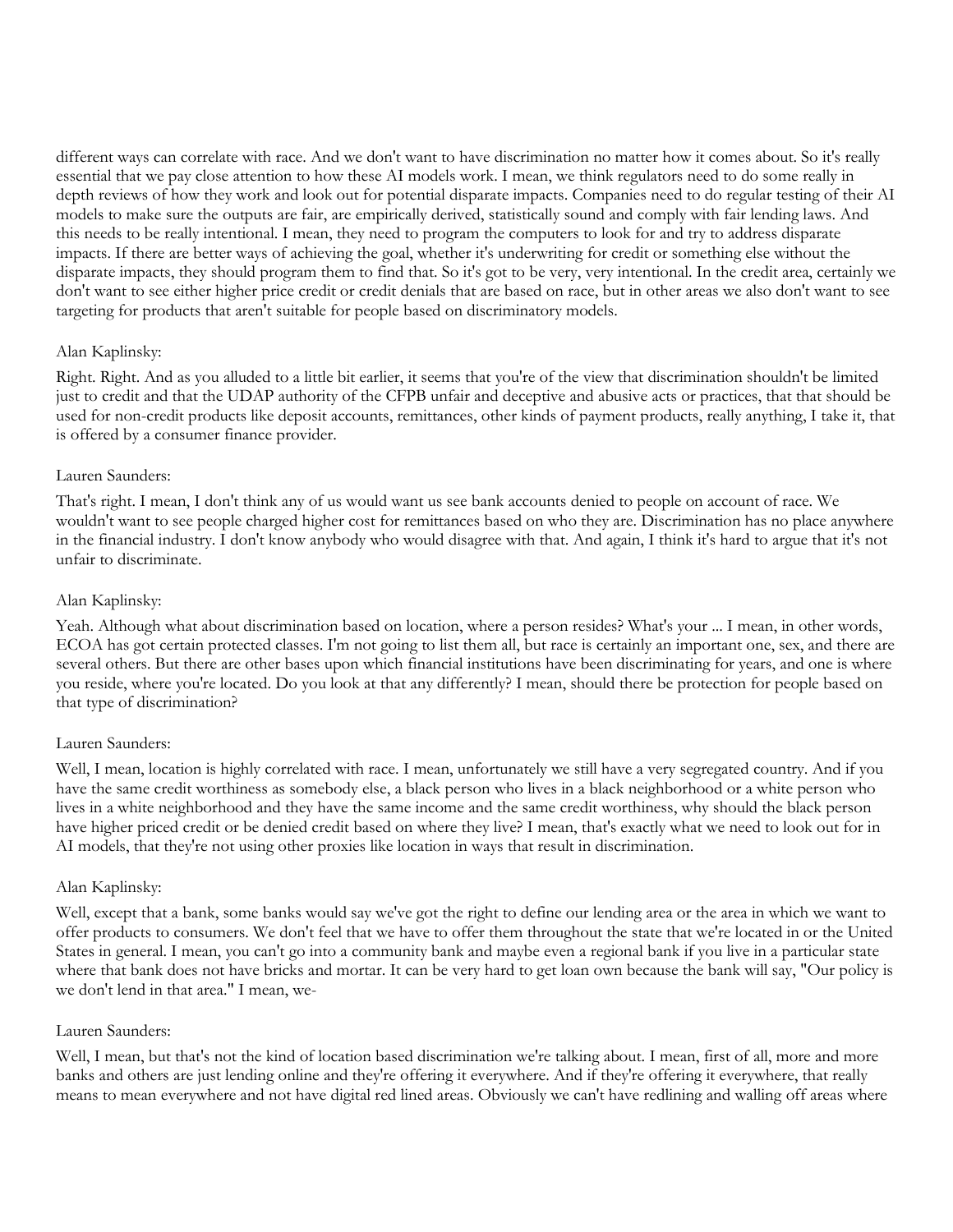people won't lend. Now, I'm not saying if there's a San Francisco bank that only lends in San Francisco that they have to lend in Los Angeles. But that's not necessarily discriminatory. But within San Francisco they're only going to lend in the white areas and not in the black areas, that's a problem.

## Alan Kaplinsky:

Yeah. Okay. I hear what you're saying. I think sometimes there are gray areas where a bank can under the Community Reinvestment Act defines its lending area. And I take it, you would have a problem and a lot of people would have a problem if they defined it in such a way that it excluded a predominantly African American neighborhood. But on the other hand, at some point, a bank, it seems to me, has got the right to figure out what's its local community to which it lends money and takes in deposits. And one would think it doesn't have to define it more broadly than it wants to.

## Lauren Saunders:

Well, I think you're mixing up a couple of different concepts. I mean, when you bring in Community Reinvestment Act, I mean, the problem with the Community Reinvestment Act is that a bank may lend all over the country. They may lend everywhere, but they define their zone of community reinvestment is some tiny corner of Utah that gets all the benefits of their CRA activities, even though they're lending all over the place. So certainly there's been a lot of effort gone into modernizing our Community Reinvestment Act regulations. That's not an area of my expertise, so I can't go into details about it. But we certainly that there's a need for modernization and that banks that are making money off of people ought to be giving back as well. Exactly how you accomplish that is a complicated question.

## Alan Kaplinsky:

Right, right. Let me turn to one final subject because we're running toward the end of the hour and we're going to have to wrap things up, Lauren, and a subject that is very near and dear to my heart, because I've been very involved from the beginning of the use of arbitration and consumer contracts. Although you didn't mention it as a legislative priority, I assume you wouldn't be disappointed if Congress were to enact a ban on the use of arbitration in all types of consumer contracts and employment contracts.

## Lauren Saunders:

Certainly. And I probably should have mentioned that as our top priority. If I could do one legislative change,that would probably be it.

## Alan Kaplinsky:

Yeah, no. I'll allow you to amend your remarks. But what about at the agency level? I haven't heard anything coming from Rohit Chopra about arbitration. I mean, he's mentioned a lot of topics since he's been in office, but haven't heard any reference to that. Do you think that ought to be a top priority of the CFPB and does it disappoint you that you haven't heard anything from Director Chopra about it?

## Lauren Saunders:

Yeah. I would say yes. Certainly it's a top priority. It's something within their jurisdiction. And we would love to see attention to it. Obviously he's constrained by the Congressional Review Act resolution that disapproved the prior rule, but that doesn't take away all authority and we'd like to see more public attention to it, more studies, potentially another rule. So, yes. I think that is a big absent point in his agenda so far.

## Alan Kaplinsky:

Yeah. Okay. I mean, I don't think he's going to go there. I mean, that's just my opinion in that it would be very time consuming and he would have to conduct new studies because the old studies that they did that led up to the promulgation of what's called the Cordray Antiarbitration Rule, they're dated now. And it took the CFPB, I don't know how many years to get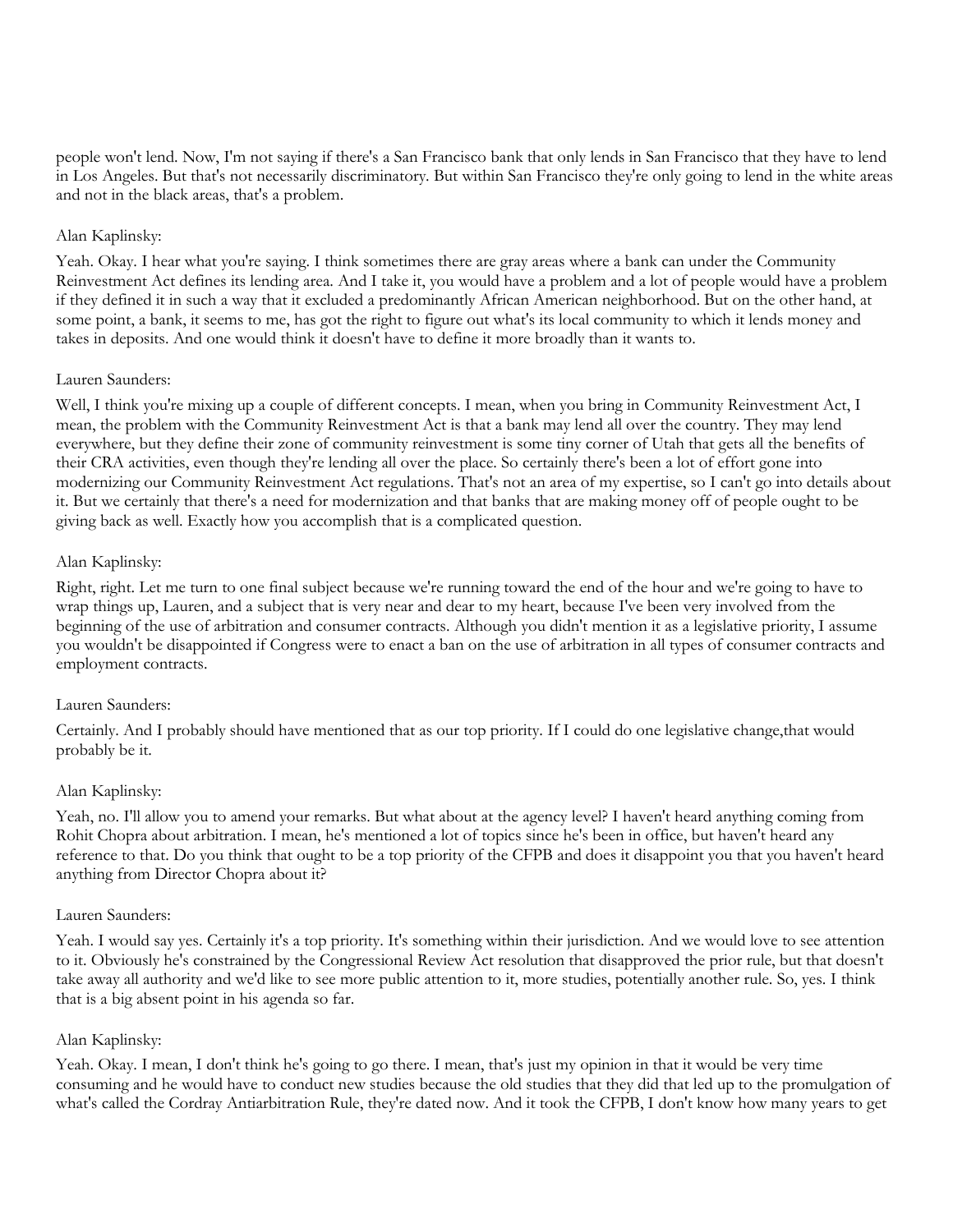from when they in initiated a rule making pertaining to arbitration until they finally issued a rule. It took many, many years. And I think that's probably not an area that the CFPB wants to spend or use up a lot of their bandwidth on.

#### Lauren Saunders:

Yeah. I mean, rule making is time can assuming, and I think you may be right in terms of the decision making there. It doesn't mean we couldn't use the bully pulpit, just like with over draftees, right? There are banks that don't use arbitration. Capital One doesn't. I don't think Bank of America does in their consumer agreements. So if they can get by without these clauses, we think a lot of others can as well. And we think they could be doing some research as well even if they're not ready to tackle rule making right now.

#### Alan Kaplinsky:

Yeah, yeah. So before we wrap it up, Lauren, let me ask you one very open ended question, and that is, is there anything else that is on NCLC's agenda that we haven't spent any time on this morning?

## Lauren Saunders:

Yeah. Ironically, you haven't touched on the number one area of my focus, which is rent-a-bank lending, preventing evasions of state interest rate limits and high cost lending, 150 to 200% APR range. I wish we had a national interest rate cap, but until we do, the state ones are what protects consumers against predatory lending. And we did have Congress overturn the True Lender Rule, which was an important victory. And we think both probably at the litigation level as well as potentially the agency level we can make some progress on rent-a-bank lending.

#### Alan Kaplinsky:

Yeah. Well, there is ... Yeah. And I'm sorry, that was an oversight on my part. There is an important lawsuit where I think it's called Opportunity Loans has sued the California-

## Alan Kaplinsky:

Yeah. Department of Financial Services. And the outcome of that lawsuit, I think could be extremely important.

## Lauren Saunders:

Yeah, yeah. A strange move by them. I mean, maybe they felt they backed into a corner because California was going to sue them if they didn't sue California. But we're optimistic about the outcome of that lawsuit, I think. Yeah. I think response actually may have been due any day now from the state.

#### Alan Kaplinsky:

Yeah. Okay. Yeah. Well, thank you for reminding me of that. It's not an area, I guess, that the we've been very focused on, the CFPB in particular. This involves the bank, Prudential Agencies, more the comptroller, the FDIC and the Federal Reserve.

#### Lauren Saunders:

Yeah, yeah. Let me just mention one other issue in one minute, which is crypto. I'm not spending a lot of time on crypto. I think it's largely an investment issue, which we don't cover, but it is really distressing to see all these banking apps pushing crypto on people who are just going to lose their shirts. If you've got money to play with and you think you're going to make your fortune, fine. But people who can't afford to do that, I mean, it's just really distressing to see all these companies pushing people to invest in crypto.

#### Alan Kaplinsky:

Yeah. Do you think that's something that the CFPB could poke its head into? You think it would have jurisdiction?